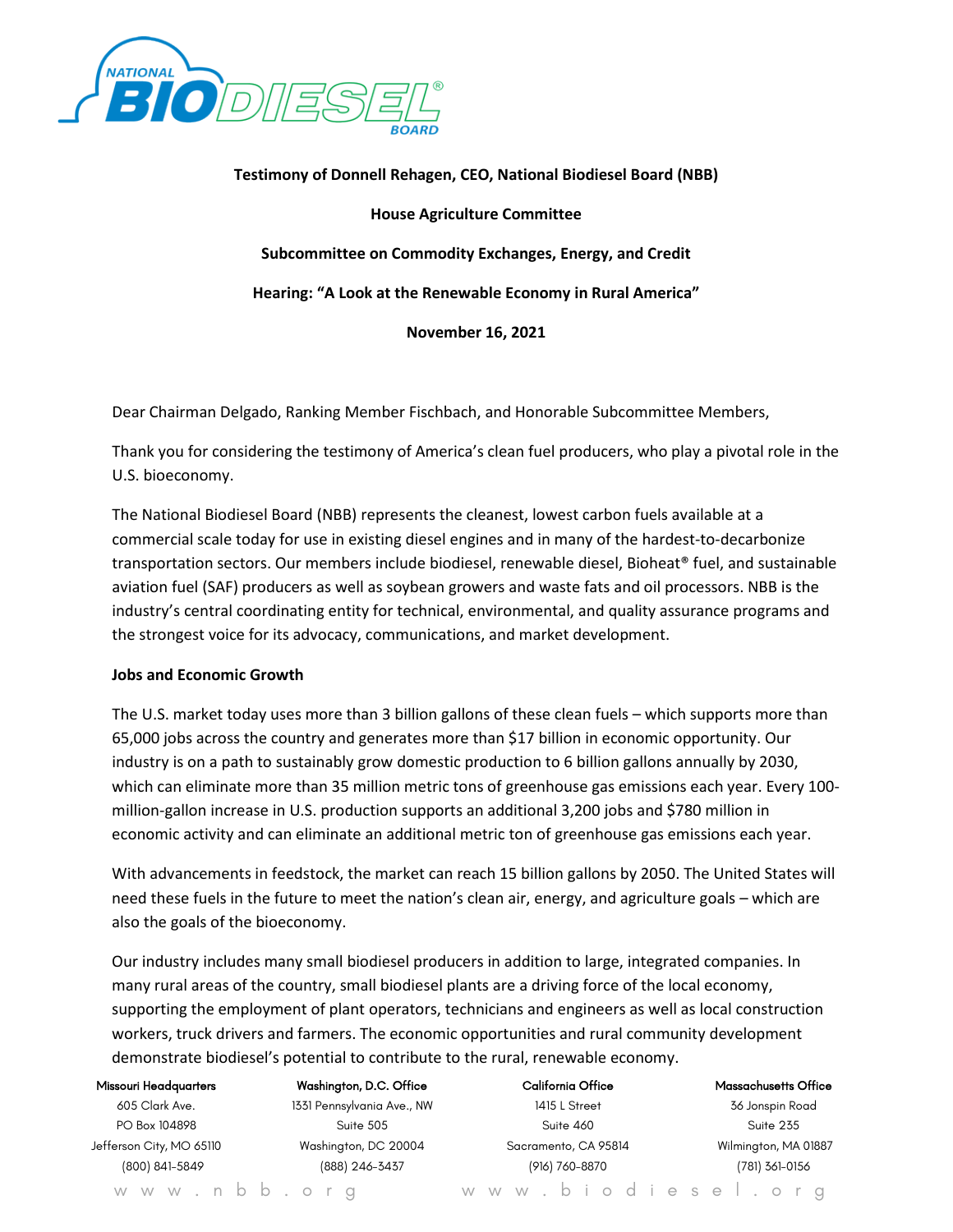### **Value Added to Other Bioeconomy Sectors**

Our industry's clean fuels are made from an increasingly diverse mix of resources, including recycled cooking oil and animal fats as well as surplus soybean, canola and distillers corn oils. Our fuels add value to fats, oils and greases that might otherwise lead to costs for other sectors of the bioeconomy.

For example, soybean oil is separated from soybean meal through oilseed crushing. Demand for the meal as a high protein animal feed drives growth in soybean production, which reached 4.4 billion bushels in the current marketing year. This growth creates an ever-increasing surplus of oil.

About 60 percent of the separated oil is currently used in U.S. food production, with some additional exports. However, the volume of oil for food and exports has been stable over the past decade without any growth. Biodiesel and renewable diesel producers are currently the only commercial-scale industry capable of absorbing the growing surplus of soybean oil. Approximately half of the biodiesel produced in the U.S. comes from soybean oil.

Traditionally, roughly half of all U.S.-grown soybeans have been exported each year – and crushed overseas – to meet animal feed demand. Instability in these markets – including trade wars – combined with growing markets for renewable fuels in the United States are encouraging investment in more U.S. crush capacity to keep the value of soybean oil here at home.

StoneX estimates that without biodiesel and renewable diesel production, the value of every bushel of soybeans grown in the United States could fall as much as 13 percent. Growth in biodiesel and renewable diesel production is enhancing the value of soybean oil to an increasing share of the value of the overall bushel. The bottom line is that farmers receive better value for their soybeans thanks to their partnerships with biodiesel and renewable diesel producers.

Rural livestock producers also benefit from increased biodiesel production. By boosting the value of surplus soybean oil – which would otherwise represent a loss to crushers – biodiesel production provides a counterweight to the price of soybean meal and the cost of raising poultry and livestock. As more surplus soybean oil is processed for biodiesel production, farmers can grow and crushers can process more soybean meal for animal feed at a lower price. Informa Economics has estimated livestock producers pay \$21 per ton less for soybean meal due to increased biodiesel production and use.

Approximately one fourth of all animal fats produced in the U.S. now go into biodiesel. Higher demand has led to increased value for those fats. While the price of animal fats are not primary drivers in determining the prices paid for fed cattle and market hogs, they do affect the profit margins in these industries.

Similarly, restaurants and other businesses must engage environmental service firms to handle used cooking oil, which is designated by the Environmental Protection Agency as a hazardous waste. By adding value to recycled cooking oil, biodiesel and renewable diesel production provides a counterweight to the costs for restaurants and environmental service companies to meet these regulations.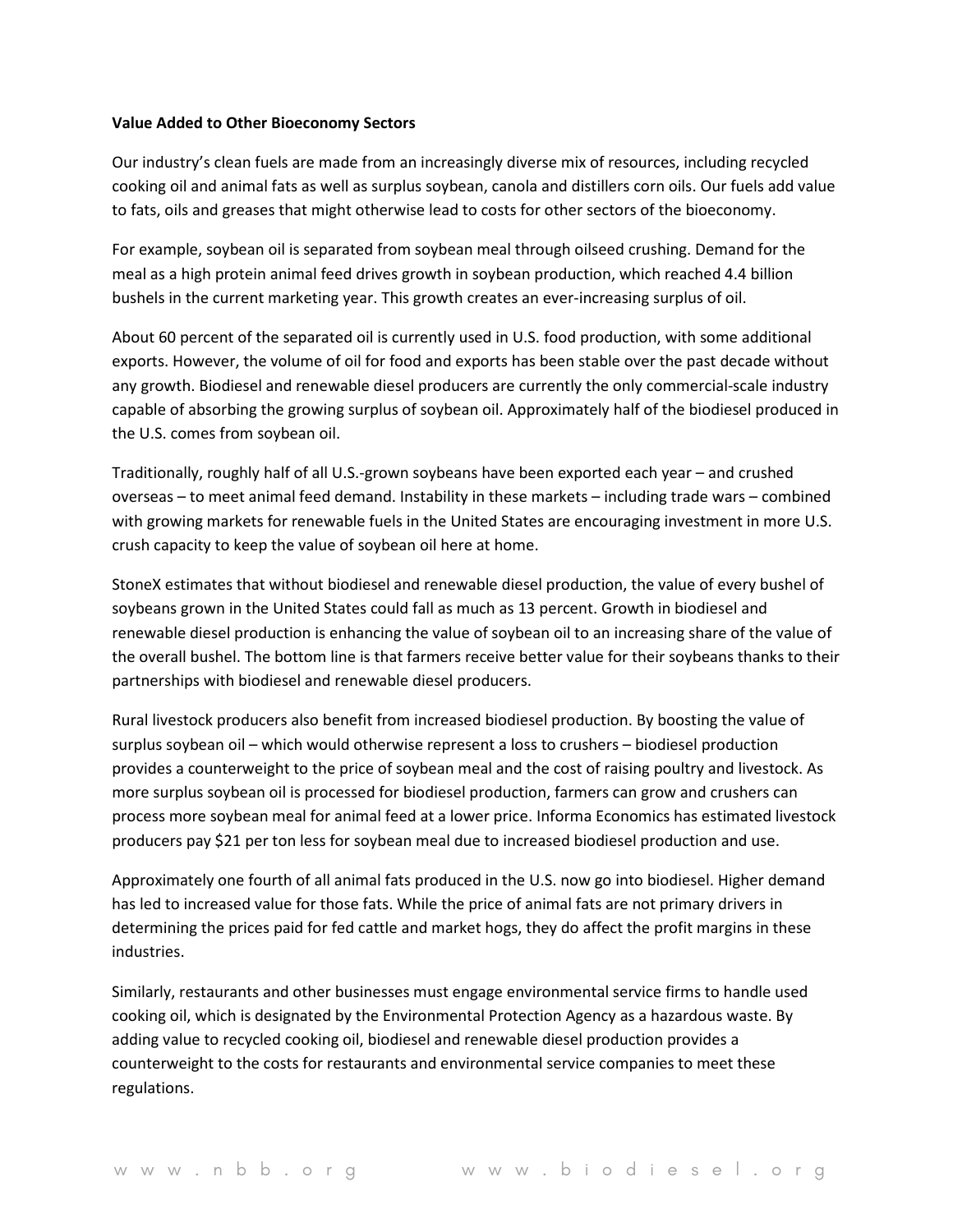### **Environmental Health Contributions**

Clean fuel production contributes to the bioeconomy by reducing the impacts and costs of carbon and particulate emissions. Biodiesel and renewable diesel reduce greenhouse gas emissions on average by 74% compared to petroleum diesel. In difficult-to-decarbonize transportation applications – the majority of diesel end uses – these clean fuels immediately and substantially reduce greenhouse gas emissions. Additionally, they significantly reduce criteria pollutants from diesel transportation and other end uses, which can have direct benefits for both rural and urban communities.

Biodiesel and renewable diesel have reduced U.S. emissions by 143.8 million metric tons since 2010, when the Renewable Fuel Standard first included biomass-based diesel obligations. These fuels have also made significant contributions to the carbon reduction goals of many states. For instance, California's total biodiesel and renewable diesel volume grew to 855 million gallons in 2020, meeting nearly 24% of California's total diesel demand for the year. These fuels have reduced the state's greenhouse gas emissions by 32.3 million metric tons since 2011.

In the Northeast, biodiesel and Bioheat<sup>®</sup> fuel will be required to meet the states' carbon reduction goals. Currently, one in five existing homes in the Northeast (around 4.5 million) rely on oil heat, using more than 2.3 billion gallons yearly. The region's biodiesel and Bioheat® fuel use annually avoids more than 1.5 million tons of CO2 emissions, equivalent to removing 320,000 vehicles from the road or the emissions from annual energy use by 180,000 homes.

In addition to having one of the lowest carbon intensities of any liquid fuel, biodiesel also significantly reduces criteria pollutants from diesel transportation and other end uses. Major trucking corridors, warehouse distribution centers and other diesel hot spots close to population centers (often rural communities) can inflict serious harms to human health and often highlight disparities in the impacts of transportation pollution burdens as a result of emissions from petroleum fuel. Since biodiesel and renewable diesel cut these harmful emissions by half, their use can generate immediate health benefits for rural and disadvantaged communities.

A recent study, conducted by Trinity Consultants for NBB, shows that converting from petroleum-based diesel to 100 percent biodiesel (B100) results in a multitude of health benefits at the neighborhood level, including lowering cancer risk, reducing premature deaths, and decreasing asthma attacks. The study quantifies public health benefits and corresponding economic savings of converting from petroleum-based diesel to B100 for 13 disadvantaged communities in the U.S. currently exposed to some of the highest rates of petroleum diesel pollution.

The study found that switching to B100 in the home heating oil and transportation sectors would provide immediate community health improvements that can be measured in reduced medical costs and health care benefits, including approximately 50,000 fewer sick days in the study demographics.

In the transportation sector, benefits included a potential 44 percent reduction in cancer risk when heavy-duty trucks use B100, resulting in 203,000 fewer or lessened asthma attacks for the communities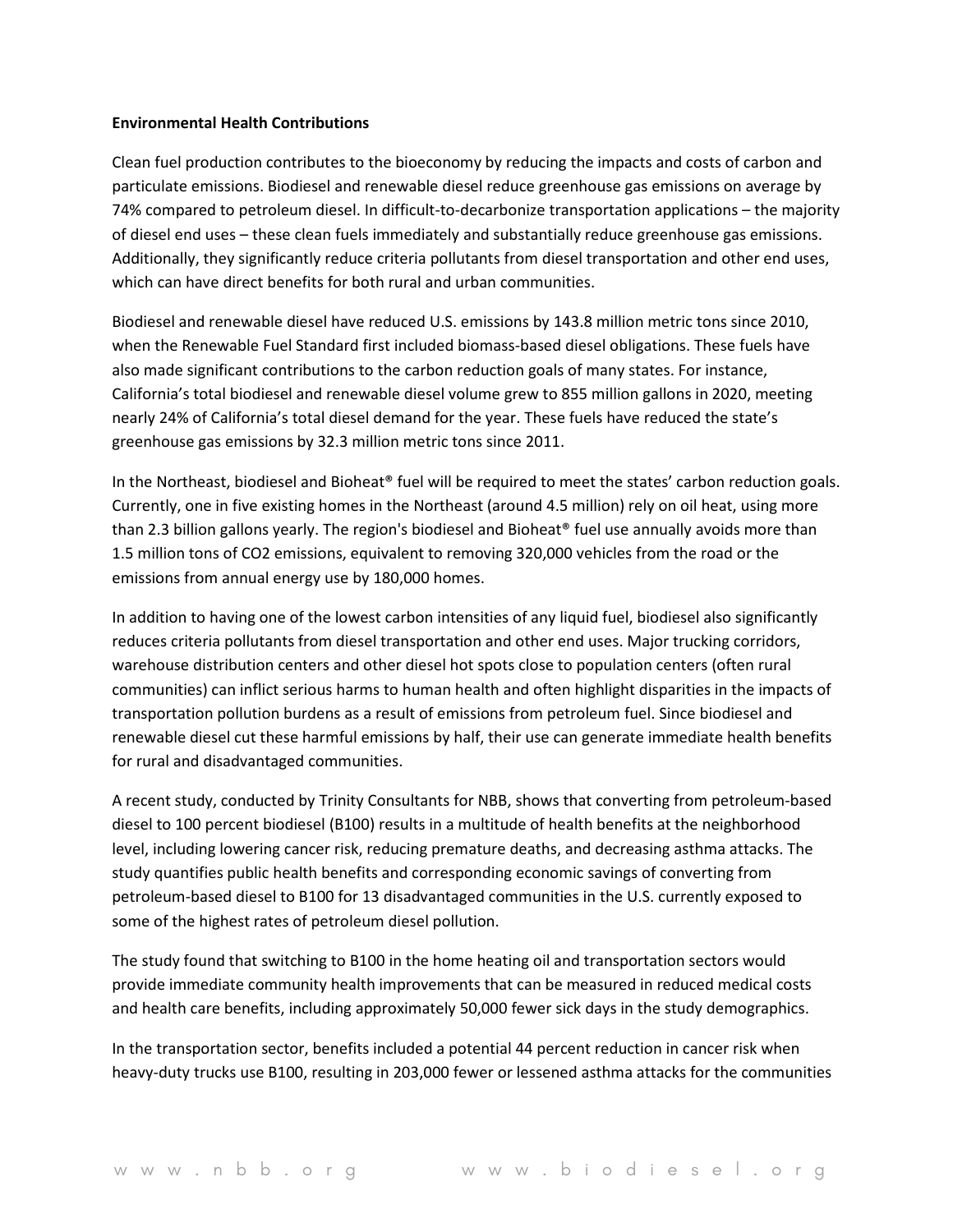studied. When biodiesel is used for home heating oil, the study found an 86 percent reduced cancer risk and 17,000 fewer lung problems for the communities studied.

These are benefits that can be achieved today with available production of biodiesel, renewable diesel and Bioheat® fuel. Since the study focused on only 13 communities, it represents the tip of the iceberg in what can be accomplished this decade through growth of the clean fuels industry.

## **Supportive Federal Policies**

As Congress develops legislation to address the nation's infrastructure, climate and economic priorities, we ask that you support continued growth of the biodiesel and renewable diesel industry as a pivotal driver of economic opportunities for rural America. The Renewable Fuel Standard and biodiesel tax incentive have supported the growth of our industry to 3 billion gallons. Extension and optimization of policies will support the rural bioeconomy in the future.

Our industry grows and creates jobs and economic opportunities in rural communities when the biodiesel tax incentive is stable and forward-looking. For example, in 2020 the U.S. market for biodiesel and renewable diesel increased by nearly 200 million gallons even while the coronavirus pandemic reduced overall demand for transportation. We applaud Congress' proposal to provide a straightforward, multiyear extension of the biodiesel tax incentive.

NBB and its members appreciate the leadership of Rep. Cindy Axne (D-IA) and many others for advocating a long-term extension of the biodiesel tax incentive in the Build Back Better Act. This provision grew out of bipartisan legislation – HR 3472 – that she co-sponsored with Rep. Mike Kelly (R-PA) and 41 other members of the House. The policy enjoys bicameral support with companion legislation, introduced by Senators Grassley and Cantwell and co-sponsored by 12 other Senators. We ask that Congress maintain an equitable balance in duration and value for the policy in relation to other renewable energy incentives.

NBB and its members also applaud efforts to continue the federal matching grant program supporting higher blends of biodiesel. USDA's one-year Higher Blends Infrastructure program was a huge success, providing a tremendous return at a very low cost. To date, one third of the program's announced grants have been awarded to 24 biodiesel projects, which received a combined \$23.2 million. Completion of these projects will increase consumer access to 910.7 million gallons of biodiesel while eliminating 8.5 million metric tons of greenhouse gas emissions every year at a one-year cost of \$2.83 per ton. Continuing the program will help the industry build or retrofit terminals, storage, and rail capacity to extend access to these clean, low-carbon fuels.

We thank Reps Angie Craig (D-MN) and Axne for championing a ten-year authorization and funding of this grant program and support its inclusion in the Build Back Better Act. The proposal evolved from bipartisan, bicameral legislation co-sponsored by Reps. Rodney Davis (R-IL) and Dusty Johnson (R-SD) as well as Sens. Amy Klobuchar (D-MN) and Joni Ernst (R-IA). It promises to be an effective way to expand consumer access to cleaner, low-carbon transportation options.